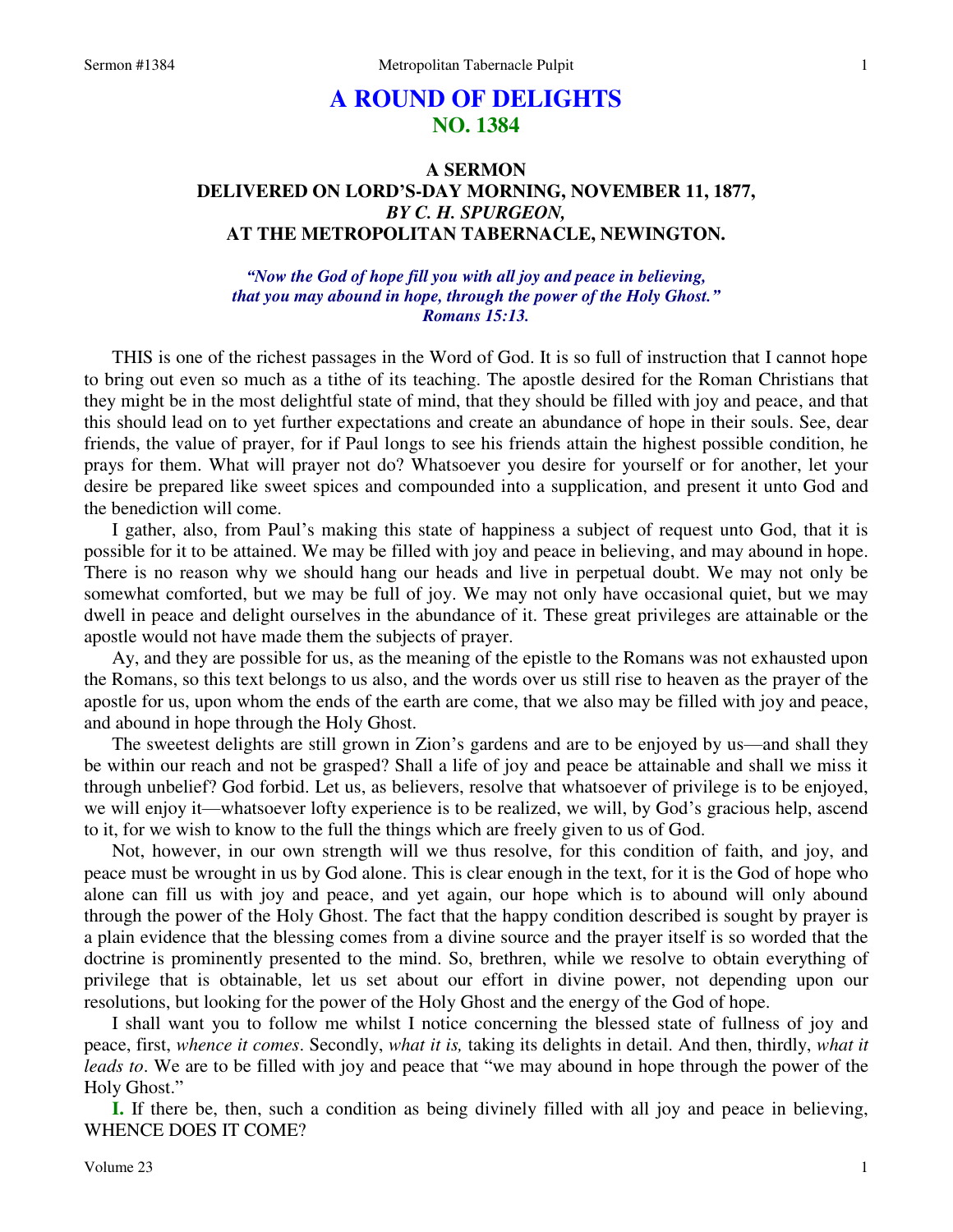The answer is, it comes from "the God of hope." But in order that we may see how it comes, let us look a little at the chapter in which we find our text, for the connection is instructive.

To know joy and peace through believing, we must begin by knowing what is to be believed and this we must learn from Holy Scripture, for there *He is revealed as the God of hope*. Unless God had revealed Himself, we could not have guessed at hope, but the Scriptures of truth are windows of hope to us. Will you kindly read the fourth verse of the chapter and note how strikingly parallel it is to our text, "For whatsoever things were written aforetime were written for our learning, that we through patience and comfort of the Scriptures might have hope." See, then, the God of hope is revealed in Scripture with the design of inspiring us with hope. If we would be filled with faith, joy, and peace, it must be by believing the truths set forth in the Scriptures.

Before we have any inward ground of hope, God Himself, as revealed in the Bible, must be our hope. We must not ask for joy first and then found our faith upon it, but our joy must grow out of our faith, and that must rest upon God alone. Our apostle sets us an example of how to use the Scriptures, for in this chapter he searches out the truth from Moses, and David, and Isaiah, and then places one text with another and gets a clear view of the testimony of God.

What is very much to our point, he sees in those Scriptures that to us Gentiles, God has of old been set forth in the Scriptures as the God of hope. Aforetime it seemed as if salvation were of the Jews and of the Jews alone, and we were shut out, but now, on turning to the Old Testament itself, we discover that God had spoken good things concerning us before we knew Him. There was always hope for the Gentiles, and though Israel perceived it not, yet patriarchs and kings and prophets full often spoke words which could not otherwise be interpreted. "In you and in your seed shall all the nations of the earth be blessed" is a promise which overleaped the bounds of Canaan.

As, then, by searching, the apostle found in the Word of God hope for the Gentiles, so will the most heavy laden and burdened spirit discover sources of consolation if the Bible be diligently read and faithfully believed. Every promise is meant to inspire the believer with hope—therefore use it to that end. Use the written Word as the source of comfort and do not look for dreams, excitements, impressions, or feelings. Faith deals with the Scriptures and with the God of hope as therein revealed, and out of these it draws its fullness of joy and peace.

Beloved, if you desire to get faith in Christ, or to increase it, be diligent in knowing and understanding the Gospel of your salvation as set forth in the Word of God. "Faith comes by hearing," or by reading the Word of God. How shall you believe that which you do not know? Do not at once make an effort to believe before you are instructed, but first know what God has revealed, see how He has displayed to you the hope of everlasting life and then believe with all your heart the testimony of God. Every promise and word of God must be to you a foundation most sure and steadfast whereon to build your hope. Let your anchor grasp and hold to each revealed truth, whatever your feelings may be. We begin then by saying that fullness of joy and peace comes to us from the God of hope as He reveals Himself in holy writ. As it is written, "Hear, and your soul shall live," so do we find that we must hear if our soul is to rejoice.

Now, it so happens that the Scriptures were not only written that the Gentiles might have hope, but that they might have joy. I ask you to notice the passages quoted by the apostle, for at least the last three of them call us to joy. Thus in verse ten, Moses says, " Rejoice, you Gentiles, with his people." If there is any joy for the elect nation, it is for us also who believe. If there be any joy for Israel redeemed out of Egypt, led through the Red Sea, fed with manna, and brought to the borders of Canaan, that joy is for us also. If any joy over the burnt offering, if any joy at the paschal supper, if any delight at the jubilee, all that joy may be shared by us, for thus says the Lord, "Rejoice, you Gentiles, with his people." Joy in their joy.

Again, David says (verse 11), "Praise the Lord, all you Gentiles; and laud him, all you people." Now, where there is praise, there is joy, for joy is a component element of it. They that praise the Lord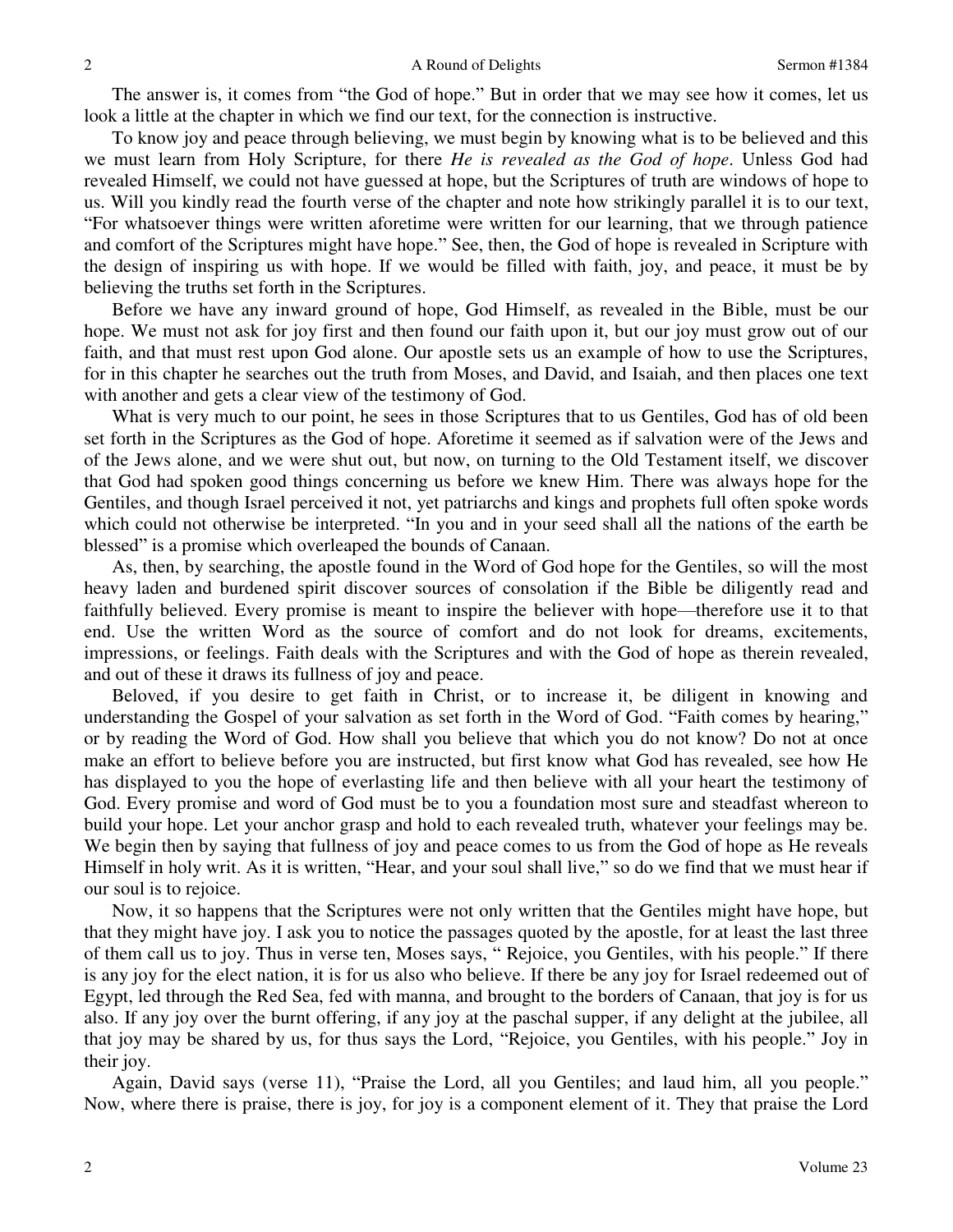aright, rejoice before Him. Go, you Gentiles, when David bids you and thus unite with Israel in praising God, he bids you take full possession of the joy which moves the favored nation to magnify the Lord.

Again, Isaiah says, "There shall be a root of Jesse, and he that shall rise to reign over the Gentiles; in him shall the Gentiles trust," or, as it should be translated, "hope." Now, hope is ever the source of joy. So, then, in the Scriptures we see God is the God of hope and on further search we see that the hope of the Gentiles permits them to rejoice with His people. In summary, we see that God Himself is the hope of all those who know Him, and the consequent source of joy and peace.

Again, then, I am brought to this, that, to begin with, the joy and peace which we all desire to obtain must be sought through a knowledge of the God of hope, as He is revealed to us in the Scriptures. We must begin with that sure word of testimony whereunto we do well if we take heed as unto a light that shines in a dark place. There must be belief in God as revealed in the Word, even though as yet we see no change within ourselves, nor any conceivable internal ground in our nature for hope or joy. Blessed is he who has not seen and yet has believed. He who can hang upon God without the comfort of inward experience is on the high road to being filled with joy and peace.

But the apostle in the text leads us through the Scriptures to God Himself, who is personally to fill us with joy and peace, by which I understand that He is to become *the great object of our joy*. As Israel in the Red Sea triumphed in the Lord, even so do we joy in God by our Lord Jesus Christ. Like David, we say, "Then will I go unto the altar of God, unto God my exceeding joy." And with Isaiah we sing, "I will greatly rejoice in the LORD; my soul shall be joyful in my God."

When first the Lord looked upon us through the windows of His Word, we began to hope. By-andby His good Spirit caused our hoping to grow into believing, and since then, as our knowledge of the Lord has increased, our believing has risen to fullness of joy. Our God is a blessed God, so that to believe in Him is to find rest unto the soul and to commune with Him is to dwell in bliss. Beloved, when you think of God, the Just One, apart from Christ, you might well tremble, but when you see Him in Jesus, His very justice becomes precious to you as "the terrible crystal," and you learn to build it into the foundation of your joy. The holiness of God which aforetime awed you becomes supremely attractive when you see it revealed in the person of Jesus Christ your Lord. How charming is "the glory of God in the face of Christ."

As for the love of God, as you see it set forth in this book and in His Son, it inspires you with every sacred passion. As for His eternal immutability, it becomes the groundwork of your peace, for if He changes not, then all His promises will stand sure to you and to all His people from generation to generation. His power, which was once so terrible in the thunder and in the storm, now becomes delightful to you as you see it yoked to the promise that the promise may be fulfilled and behold it concentrated in the man Christ Jesus that His purposes may be achieved.

In fact, there is no attribute of God, there is no purpose of God, there is no deed of God, there is no aspect under which God is seen, but what becomes the object of the Christian's joy when he has seen Him and believed in Him as revealed in the Scriptures. To the believer, God is his sun, his shield, his portion, his delight, his all. His soul delights herself in the Lord. At first he hoped in God, that perhaps He would smile upon him. He turned to the Scriptures and he found there many a cheering declaration and these he knew to be true, and therefore he believed God that He would do as He had said. And now not only has his hope become faith, but his faith has budded and blossomed and brought forth the almonds of joy and peace. You see, then, how the Lord is the author of all our holy gladness.

Our God is, however, called the God of hope, not only because He is the object of our hope and the ground of our joy and peace, but because *He it is that works hope and joy in us*. No joy is worth having unless the Lord is the beginning and the end of it, and no joy is worth receiving except it springs from hope in Him. He must breathe peace upon us or else the storm-tossed waters of our spirit will never rest, nor is it desirable that they should, for peace without God is stupefaction, joy without God is madness, and hope without God is presumption. In true believers their hope, faith, joy, and peace are all of divine workmanship. Our spiritual raiment is never homespun—we are divinely arrayed from head to foot.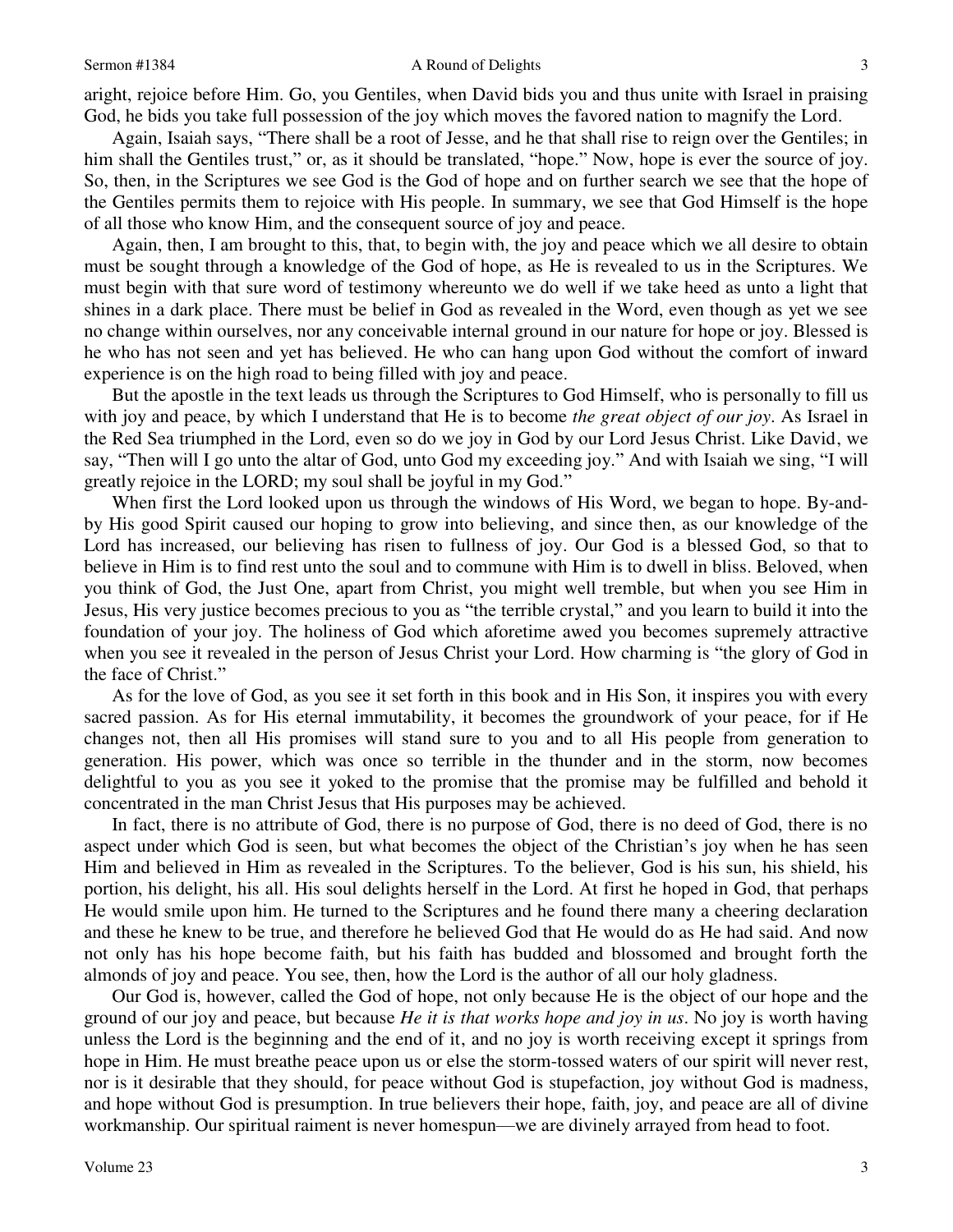This blessed name of "God of hope" belongs to the New Testament and is a truly Gospel title. Livy tells us that the Romans had a god of hope, but he says that the temple was struck by lightning and in a later book he adds that it was burned to the ground. Exceedingly typical this is of whatever of hope can come to nations which worship gods of their own making. All idol hopes must perish beneath the wrath of the Most High. The God of human nature unenlightened or only sufficiently enlightened to discover its sin, is the God of terror. In fact, to many, the Lord is the God of despair, but when you turn to the revelation of God in Scripture, you find Him to be a God whose gracious character inspires hope and henceforth you turn away from everything else to fix your hope on God alone. "My soul, wait you only upon God, for my expectation is from him." God, in Christ Jesus, has ceased to be the dread of men and has become their hope.

Our Father and our Friend, we look for all to You. And blessed be God, the hope which He excites is a hope worthy of Him. It is a God-like hope—a hope which helps us to purify ourselves. At first we hope in God for cleansing from every sin and then for acceptance here and hereafter. We hope for pardon through the atonement which is in Christ Jesus and when we have it, we hope for sanctification by the Spirit. Our hope never ceases to rise higher and higher, and to receive fulfillment after fulfillment, and we know that it shall continue to do so till we rise to dwell at His right hand forever and ever.

He who grasps this hope has a soul-satisfying portion, for which a man might well be content to suffer a thousand martyrdoms if he might but abide in it. It is a hope which only God would have contrived for man—a hope founded in Himself—a hope presented to the sons of men in Christ Jesus because His sacrifice has been presented and accepted, a hope which God alone can inspire in men, for even if they hear the Gospel they do not find hope till He comes in power to their souls. It is a hope which always adores God and lies low at His feet, never dreaming of being independent of Him, a hope which lays her crown at His feet and takes Him to be her Lord forever and ever. This is the hope which is the mother of our joy and peace, and only as it is wrought in us by the Lord can we be truly happy and restful.

**II.** Secondly, let us inquire, WHAT IS THIS BLESSED STATE OF MIND of which we have spoken a little?

Let us look into the words. He says, "That the God of hope may fill you with all joy and peace in believing." This is a state of mind *most pleasant,* for to be filled with joy is a rare delight, reminding one of heaven.

It is, however, a state as *safe* as it is pleasant, for the man who has a joy which God gives him may be quite easy in the enjoyment of it. The best of the world's joy is but for a season—while you are enjoying it, you are in fear because it will soon be over, and what then? Earth's best candles will soon burn out. The day of this world's mirth will end in a night of misery. This thought mars and sours all fleeting joys. But the joy which God gives has no afterthought about it. It is wholesome and safe and *abiding*. We may drink our full without being sickened, yea, revel in it without surfeit.

At the same time it is most *profitable* joy, for the more a man has of this joy the better man he will be. It will not soften him and render him effeminate, for it has a singular strengthening power about it. There is, doubtless, a tonic influence in sorrow, but holy joy is also exceedingly invigorating, for it is written, "The joy of the LORD is your strength." The more happy we can be in our God, the more thoroughly will the will of Christ be fulfilled in us, for He desired that our joy might be full.

The more you rejoice in God, the more you will recommend true religion. The more full of delight you are, especially in trying times, the more you will glorify God. Few things are at the same time both pleasant and profitable, but holy joy and peace possess that double excellence. Fullness of spiritual joy is both the index and the means of spiritual strength. I commend this state, therefore, to you. I trust that we shall not be so unbelieving as to be afraid of heaven's own consolations, nor so unreasonable as to decline to be filled with joy and peace when they may be had by believing.

Now, notice, that it is *a state which has varieties in it*. It is joy and peace—and it may be either. Sometimes the believer is full of joy. Joy is active and expressive. It sparkles and flashes like a diamond.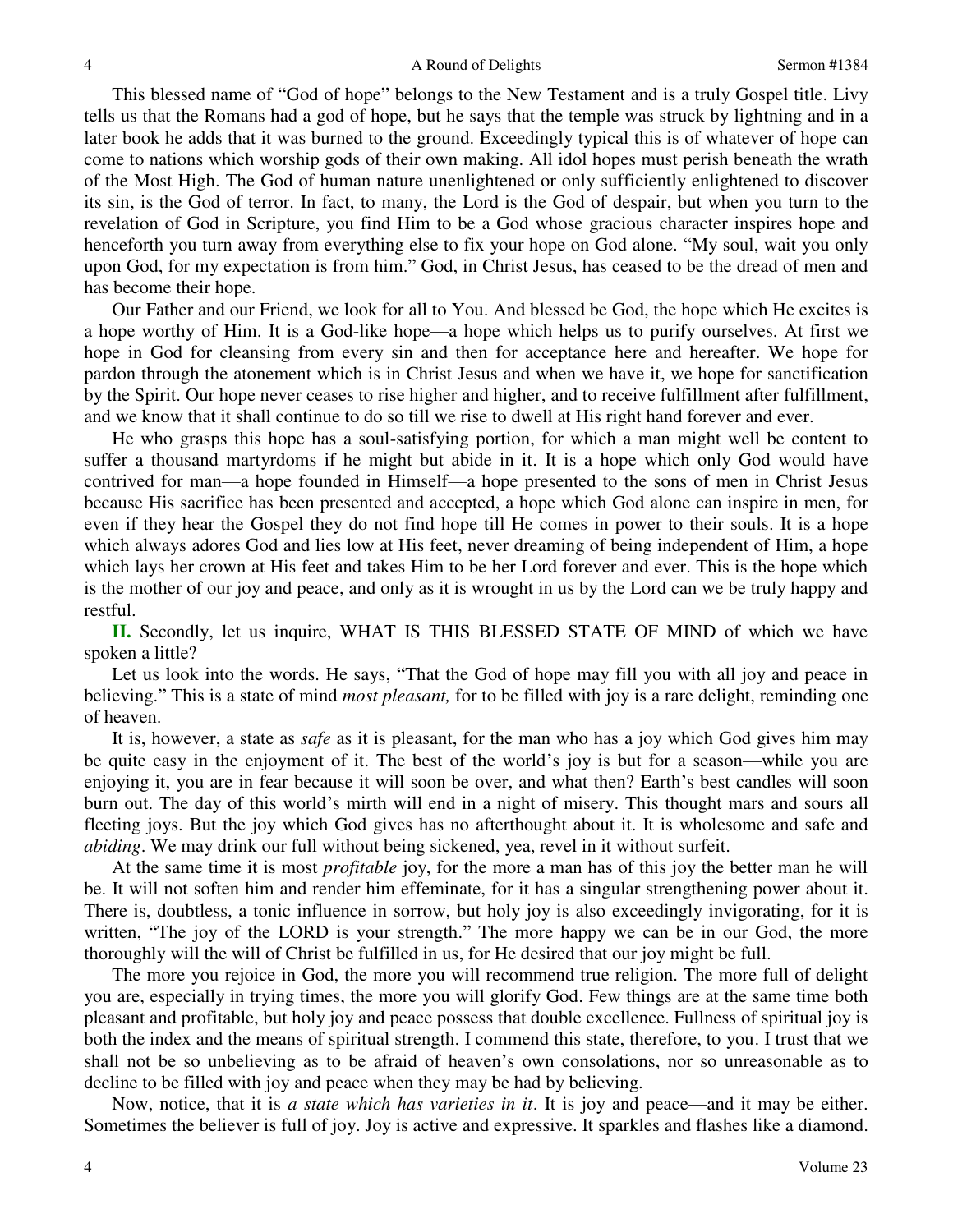It sings and dances like David before the ark. To be filled with holy joy is a delicious excitement of the sweetest kind. May you often experience it until strangers are compelled to infer that the Lord has done great things for you.

Nevertheless, the flesh is weak and might hardly endure continuous delight and so there comes a relief, in the lovely form of peace, in which the heart is really joyous but after a calm and quiet manner. I have seen the ringers make the pinnacles of a church tower reel to and fro while they have made the joy bells sound out to the full, and then they have played quietly and let the fabric settle down again. Even thus does joy strain the man, but peace comes in to give him rest.

In this peace there is not much to exhilarate, not much which could fittingly be spoken out in song, but silence, full of infinite meaning, becomes the floodgate of the soul. You seek not the exulting assembly, but the calm shade and the quiet chamber. You are as happy as you were in your joy, but not so stirred and moved. Peace is joy resting and joy is peace dancing. Joy cries hosanna before the Well-Beloved, but peace leans her head on His bosom. In the midst of bereavements and sickness we may scarcely be able to rejoice, but we may be at peace. When faith cannot break through a troop with her sacred joy, she stands still and sees the salvation of God in hallowed peace. We work with joy and rest with peace.

What a blessing it is that when we come to die, if we cannot depart with the banners of triumphant joy all flying in the breeze, we can yet fall asleep safely in the arms of peace. How pleasant a life do they lead who are not the subjects of any great excitement, but maintain calm and quiet communion with God. Their heart is fixed, trusting in the Lord. They neither soar nor sink, but keep the even tenor of their way.

It is a state of mind, then, which admits of variations, and I really do not know which to choose out of its two forms. I should not like to be without joy and yet I think there is something so solid about peace that I might almost give it the preference. I think I love the quiet sister the better of the two. That famous text in Isaiah, "They shall mount up with wings as eagles; they shall run and not be weary; and they shall walk and not faint" looks somewhat like an anti-climax. It would appear to place the greatest first and then the less, and then the least, but it is not so. The mounting up with wings as eagles must always be more or less temporary. We are not eagles and cannot always be on the wing. The Lord renews our strength like the eagles and this shows we are not always up to the eagle's mark.

Well, though it is a grand thing to be able to fly, it is a better thing to be able to run. This is more like a man, involves less danger, and is more practically useful. It is good to run, but even that is not the best journey pace. It is best of all to walk, for this is a steady, persevering pace in which to move. "Enoch walked with God." This is God's pace, who even when He makes clouds, His chariot is described as walking upon the wings of the wind. We read of the walk of faith and the walk of holiness, for walking is practical and is meant for every day.

You young people, I like to see you run and I am glad to take a turn at it myself, but after all, steady, sober, unwearied walking is the best. To walk without fainting is a high experiential attainment and is none the less valuable because at first sight there seems nothing striking about it. Walking is the emblem of peace and running and mounting up with wings as eagles are the emblems of joy.

But beloved, *this blessed state is also a compound,* for we are bidden at one and the same time to receive both wine and milk—wine exhilarating with joy and milk satisfying with peace. "You shall go out with joy, and be led forth with peace." You shall lie down in the green pastures of delight and be led by the still waters of quietness. Our heart may be as an ocean, gloriously casting upward its spray of joy and lifting up its waves on high in delight, as one claps his hands for joy, and yet, at the same time, as down deep in the coral caverns all is still and undisturbed, so may the heart be quiet as a sleeping babe. We see no difficulty in understanding both lines of the hymn*—*

> *"My heart is resting, O my God, I will give thanks and sing."*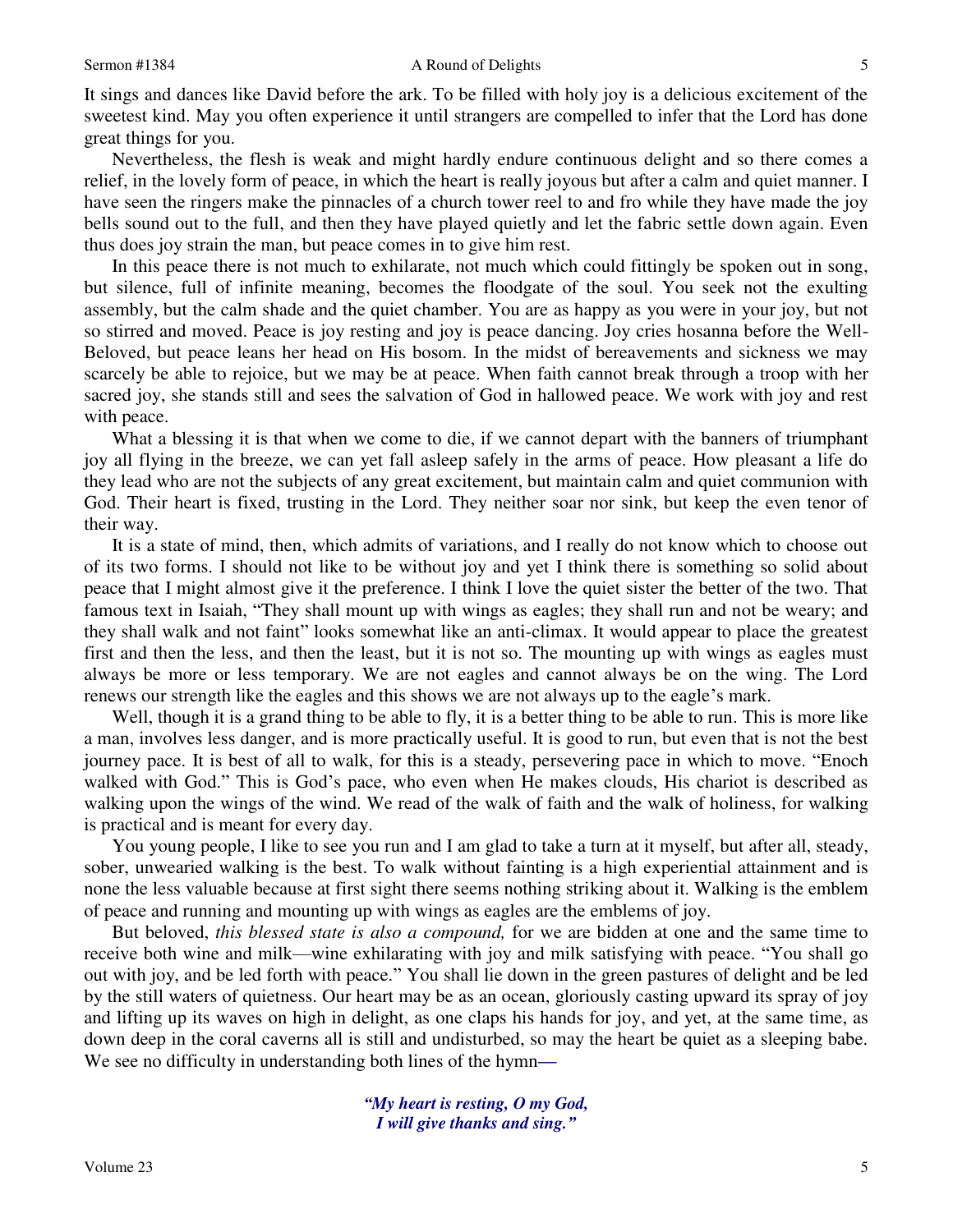We rest and praise—as trees hold to the earth by their roots and perfume the air with their bloom as morning comes without the sound of a trumpet and yet awakens the music of birds by its arising. Ours is no froth of joy—there is solid peace beneath our effervescence of delight. Happy are we to have learned how to combine two such choice things.

> *"Joy is a fruit that will not grow In nature's barren soil. All we can boast, till Christ we know, Is vanity and toil.*

*But where the Lord has planted grace, And made His glories known, These fruits of heavenly joy and peace Are found, and there alone."*

Now, I want you to lay stress on the next observation I am about to make because I began with it and wish to leave it upon your minds as the chief thought. *The joy and peace here spoken of are through believing.* You come to know the God of hope through the Scriptures, which reveal Him. By this you are led to believe in Him, and it is through that believing that you become filled with joy and peace.

It is not by working, nor by feeling that we become full of joy. Our peace does not arise from the marks, and evidences, and experiences which testify to us that we are the sons of God, but simply from believing. Our central joy and peace must always come to us, not as an inference from the internal work of the Spirit in our souls, but from the finished work of the Lord Jesus and the promises of God contained in the Scriptures. We must continue to look out of self to the written Word wherein the Lord is set forth before us, and we must rest in God in Christ Jesus as the main basis of our hope—not depending upon any other arguments than those supplied by the Bible itself.

I will show by-and-by how we shall afterwards reach to a hope which flows out of the work of the Spirit within us, but at the first, and I think permanently and continuously, the main ground of the surest joy and truest peace must come to us through simply believing in Jesus Christ. Beloved, I know that I have been converted, for I am sure that there is a change of heart in me. Nevertheless, my hope of eternal life does not hang upon the inward fact. I rest in the external fact that God has revealed Himself in Jesus as blotting out the sin of all His believing people and as a believer I have the Word of God as my guarantee of forgiveness. This is my rest.

Because I am a believer in Christ Jesus, therefore I have hope, therefore I have joy and peace, since God has declared that, "He that believes in him has everlasting life." This joy can only safely come through believing and I pray you, brothers and sisters, never be drifted away from child-like faith in what God has said. It is very easy to obtain a temporary joy and peace through your present easy experience, but how will you do when all things within take a troublous turn? Those who live by feeling change with the weather. If you ever put aside your faith in the finished work to drink from the cup of your own inward sensations, you will find yourself bitterly disappointed. Your honey will turn to gall, your sunshine into blackness—for all things which come of man are fickle and deceptive.

The God of hope will fill you with joy and peace, but it will only be through believing. You will still have to stand as a poor sinner at the foot of the cross, trusting to the complete atonement. You will never have joy and peace unless you do. If you once begin to say, "I am a saint, there is something good in me," and so on, you will find joy evaporate and peace depart. Hold on to your believing.

Come back to the text again and you will find that *this joy and peace, according to Paul, are of a superlative character,* for, after his manner, Paul makes language for himself. He often manufactures a superlative by the use of the word "all," as here, "Fill you with all joy." He means with the best and highest degree of joy, with as much joy as you can hold, with the very choicest and most full of joys in earth or in heaven. God give you the joy of joys, the light of delight, the heaven of heaven.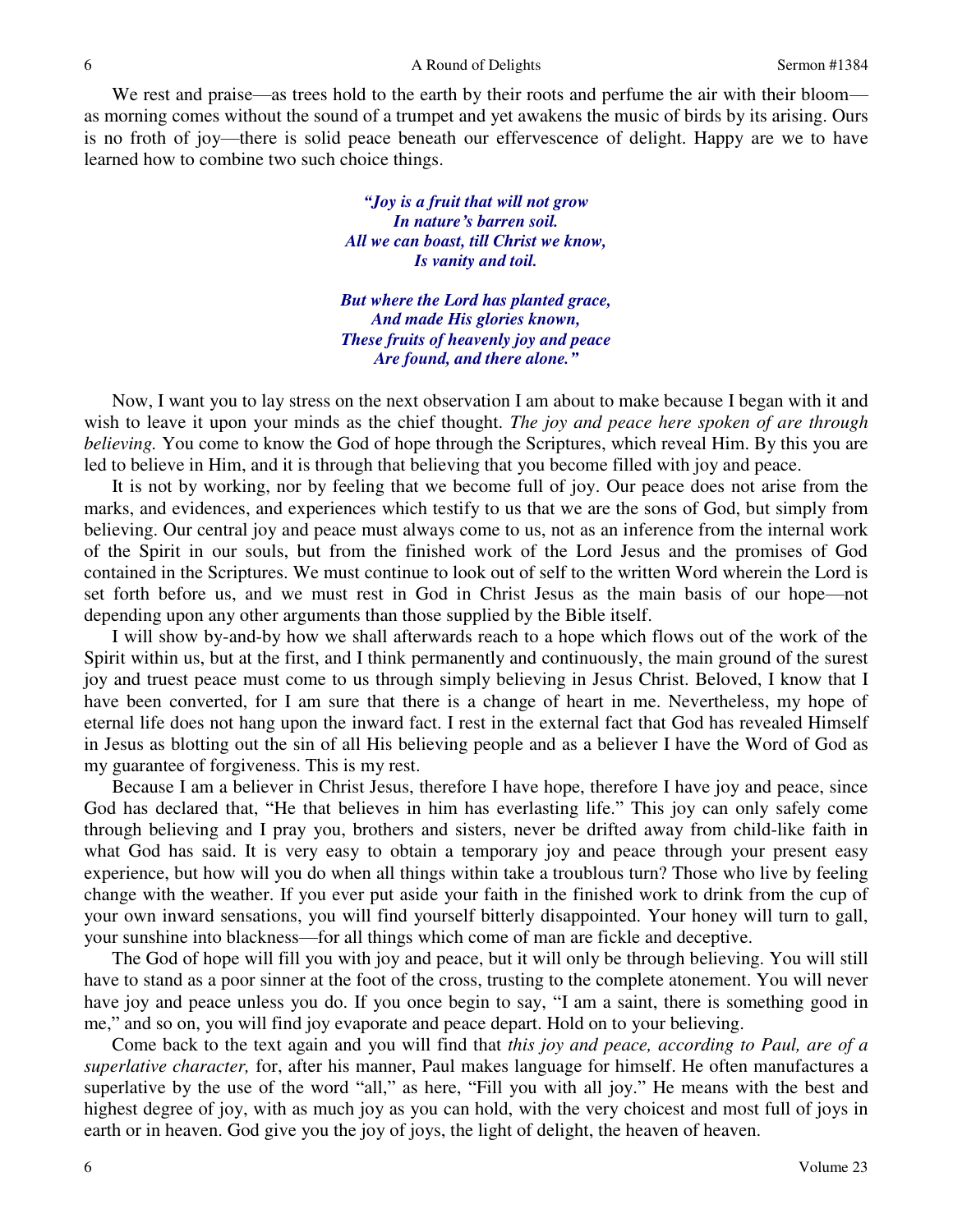Then notice *the comprehensiveness of his prayer*. "All joy"—that is joy in God the Father's love, joy in God the Son's redeeming blood, joy in God the Holy Ghost's indwelling, joy in the covenant of grace, joy in the seal and witness of it, joy in the promises, joy in the decrees, joy in the doctrines, joy in the precepts, joy in everything which comes from God, "all joy." Paul also requests for them all peace peace with God, peace of conscience, peace with one another, peace even with the outside world, as far as peace may be. May you all have it.

And now observe the degree of joy and peace which he wishes for them—"that you may be *filled"*—and that by the God of hope Himself. God alone knows our capacity and where the vacuum lies which most needs filling. A man might try to fill us and fail, but God, who made us, knows every corner and cranny of our nature, and can pour in joy and peace till every portion of our being is flooded, saturated, and overflowed with delight.

I like to remember David's words, "The rain also fills the pools," for even thus does the Lord pour His grace upon the thirsty soil of our hearts till it stands in pools. As the sun fills the world with light and enters into all places, even so the God of hope by His presence lights up every part of our nature with the golden light of joyous peace, till there is not a corner left for sadness or foreboding. This is Paul's prayer and he expects its answer to come to us *through believing* and in no other way.

He does not ask for mysterious revelations, dreams, visions, or presumptuous persuasions. He seeks for us no excitement of fanaticism nor the intoxication of great crowds and pleasing oratory, neither does he seek that we may imagine ourselves to be perfect and all that kind of lumber, but that we may be happy through simply believing in the God of hope as He is set forth in the Bible. I take this book of God into my hands and say, "Whatsoever things are written here were written for my learning, that through patience and comfort of the Scriptures I might have hope." I do have hope, for I believe this book and now I feel joy and peace welling up within my soul.

Brethren, receive this benediction! O Lord, fulfill it in the heart of every believer before You.

**III.** Now thirdly, WHAT DOES THIS LEAD TO?

"Lead to?" says one, "Lead to, why surely it is enough in itself. What more is wanted?" When a man brings you into a chamber vaulted with diamonds and amethysts, and pearls and rubies, with walls composed of slabs of gold and the floor made of solid pavements of silver—we should be astonished if he said, "This is a passage to something richer still." Yet the apostle directs us to this fullness of joy and peace through believing that we may by its means reach to something else, "that you may abound in hope through the power of the Holy Ghost." How often do great things in the Bible, like the perpetual cycles of nature, begin where they end and end where they begin? If we begin with the God of hope, we are wound up into holy joy and peace that we may come back to hope again and to abounding in it by the power of the Holy Ghost.

First, I notice that the hope here mentioned arises, not out of pure believing, but out of the joy created in us by our having believed. Hope led to faith, faith to joy, and now joy back again to hope. This is the story as far as I am concerned—I began with believing. I felt nothing good within me, but I believed in what God revealed concerning Himself. I saw nothing, but I believed on the ground that God said so. I soon had joy and peace in my soul as the result of my faith and now, because of this joy and peace, I hope and expect further blessings.

Though still resting my soul upon the finished work of Jesus, yet hopes do arise from the work of the Holy Spirit within me. The God who has given me by believing to rejoice that the past is all atoned for and who has given me peace because my sins are forgiven me for His name's sake, will not dash that joy by revoking my pardon. He who has given me joy because He has quickened me and has, up to this day, preserved me, will not, I am persuaded, forsake me and suffer me to perish. Surely He will never leave me after having done so much for me. My present joy gives me a hope, most sure and steadfast, that He will never turn His back upon me. If He did not intend to bless me in the future, He would not have done so much for me in the past, and He could not and would not be doing so much for me now.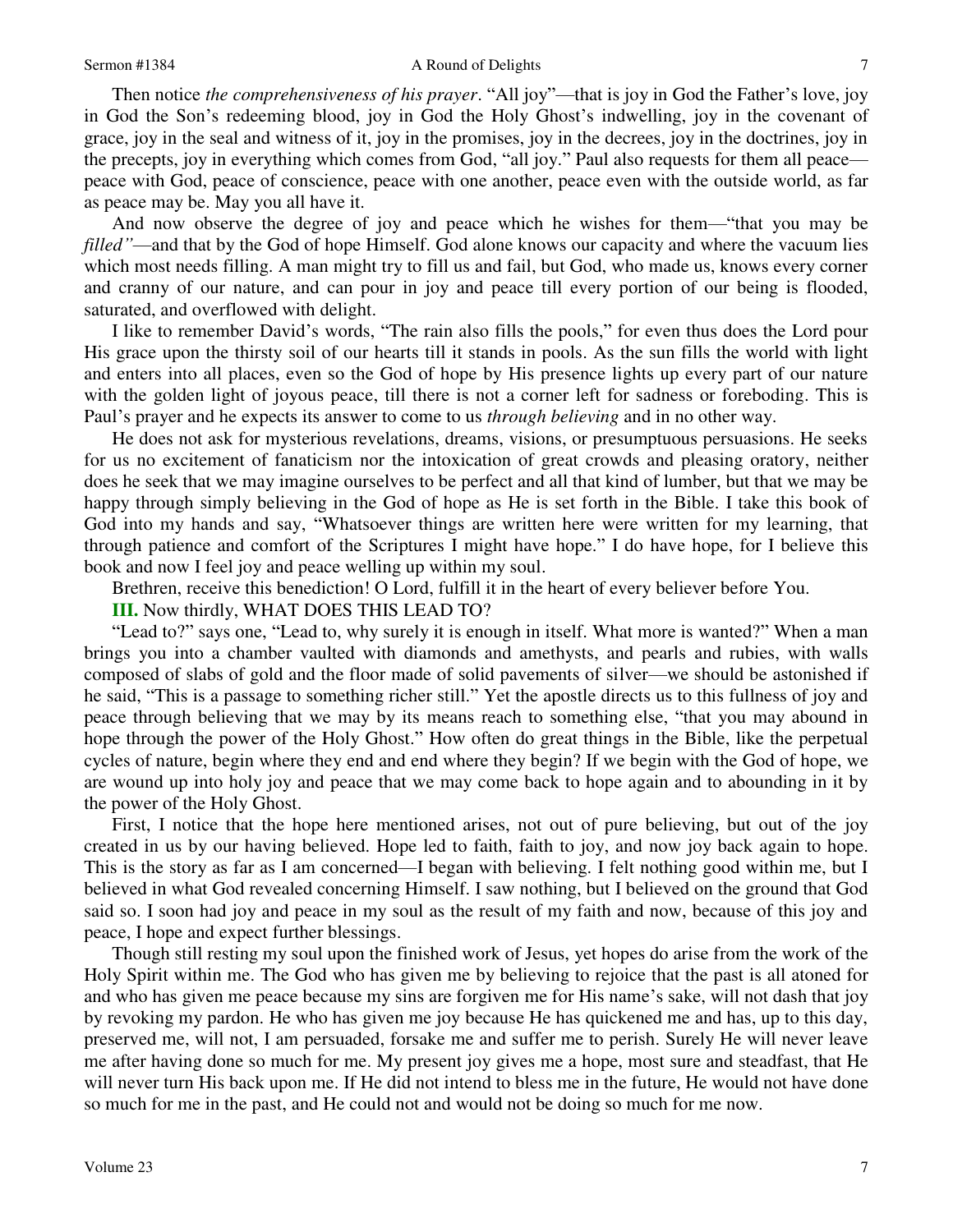This hope, you perceive, drinks its life at the fountain of personal experience. The first hope we ever know comes together with our simply believing the Word of God. But now there arises in us an abounding of hope which is the outgrowth of the inward life. Fear is banished now, for we have looked to the God of hope and found acceptance in the Beloved. Now, therefore, in the chamber where fear formerly dwelt, hope takes up its residence—azure-winged, bright-eyed hope makes its nest there and sings to us all the day long.

The text speaks of an abounding hope and if you consider for a while you will see that very much hope must arise to a Christian out of his spiritual joy. If you have once been in the bosom of Jesus and known His joy, your hope will overflow. For instance, you will argue—He has pardoned my sin and made me to rejoice as a forgiven man—will He condemn me after all? What means the pardon if, after all, the transgressions are to be laid upon me and I am to suffer for my sin? The believer has great joy because God's love is shed abroad in his soul and he argues that if the Lord loves him so intensely now, He will not undergo a change and remove His love. He who in love redeemed me by the blood of His Son will love me eternally, for He changes not.

Is not this sound argument? Grace enjoyed is a pledge of glory. Redeeming love is the guarantee of preserving love. Acceptance with God today creates a blessed hope of acceptance forever. Faith and joy within the soul sing to one another somewhat after this fashion—

> *"His smiles have freed my heart from pain, My drooping spirits cheer'd And will He not appear again Where He has once appeared?*

*Has He not form'd my soul anew, And caused my light to shine And will He now His work undo, Or break His Word divine?"*

Perfectly assured of the Lord's goodness, the man confronts the future without fear and in due time approaches death without dismay. Since the Lord has begun to make us like His Son, we conclude that He will perfect His work and raise us from our graves in the full image of our Redeemer. He has given us already to know something of the joy of Christ, who prayed that His joy might be fulfilled in us that our joy might be full, and therefore we are sure that we shall bask in the joy of heaven. We will, therefore, lie down in peace and rest when our last day on earth shall come, for we shall rise with Jesus—of this we have no doubt. We shall enter into the joy of the Lord, for we have entered into it already.

Thus out of peace and joy there grow the noblest of human hopes. Little enjoyment, like a weak telescope, gives us but a faint prospect, but great enjoyment is an optic glass of marvelous power and brings great things near to us. Joy and peace are specimens of heaven's felicities and set the soul both hoping and hungering. Having tasted of the grapes of Eshcol, we believe in the land which flows with milk and honey, and long to rest under the branches which bear such luscious clusters. We have seen the celestial city far away, but the light of it is so surpassing that we have longed to walk its golden streets, ay, and have felt sure of doing so ere long.

He who has seen a little of the light of the morning expects more eagerly the noonday. He who has waded into the river of joy up to the ankles, becomes eager to enter it still further, till he finds it a river to swim in, "wherein the soul is borne along by a sacred current of unutterable delight." Up, you saints, to your Pisgah of joy, for there you shall have a full view of Canaan which stretches before you and is soon to be yours. Whatever your joy and peace may be now, you ought to see at once that they are meant to be only a platform from which you are to look for something brighter and better still—you are filled with joy and peace that you may abound in hope.

8